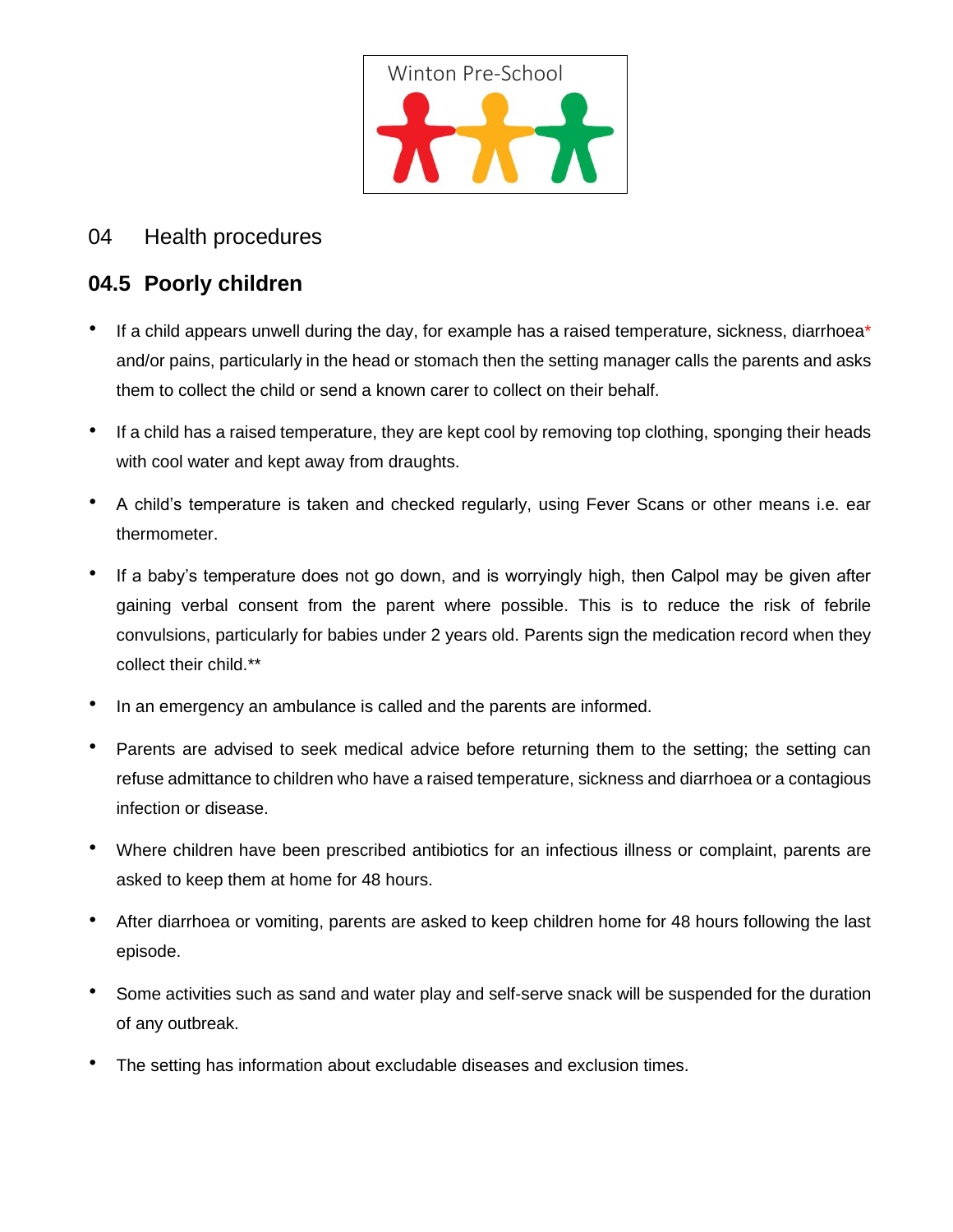

- The setting manager notifies their line manager if there is an outbreak of an infection (affects more than 3-4 children) and keeps a record of the numbers and duration of each event.
- The setting manager has a list of notifiable diseases and contacts Public Health England (PHE) and Ofsted in the event of an outbreak.
- If staff suspect that a child who falls ill whilst in their care is suffering from a serious disease that may have been contracted abroad such as Ebola, immediate medical assessment is required. The setting manager or deputy calls NHS111 and informs parents.

#### **HIV/AIDS procedure**

HIV virus, like other viruses such as Hepatitis, (A, B and C), are spread through body fluids. Hygiene precautions for dealing with body fluids are the same for all children and adults.

- Single use vinyl gloves and aprons are worn when changing children's nappies, pants and clothing that are soiled with blood, urine, faeces or vomit.
- Protective rubber gloves are used for cleaning/sluicing clothing after changing.
- Soiled clothing is rinsed and bagged for parents to collect.
- Spills of blood, urine, faeces or vomit are cleared using mild disinfectant solution and mops; cloths used are disposed of with clinical waste.
- Tables and other furniture or toys affected by blood, urine, faeces or vomit are cleaned using a disinfectant.
- Baby mouthing toys are kept clean and plastic toys cleaned in sterilising solution regularly.

#### **Nits and head lice**

- Nits and head lice are not an excludable condition; although in exceptional cases parents may be asked to keep the child away from the setting until the infestation has cleared.
- On identifying cases of head lice, all parents are informed and asked to treat their child and all the family, using current recommended treatments methods if they are found.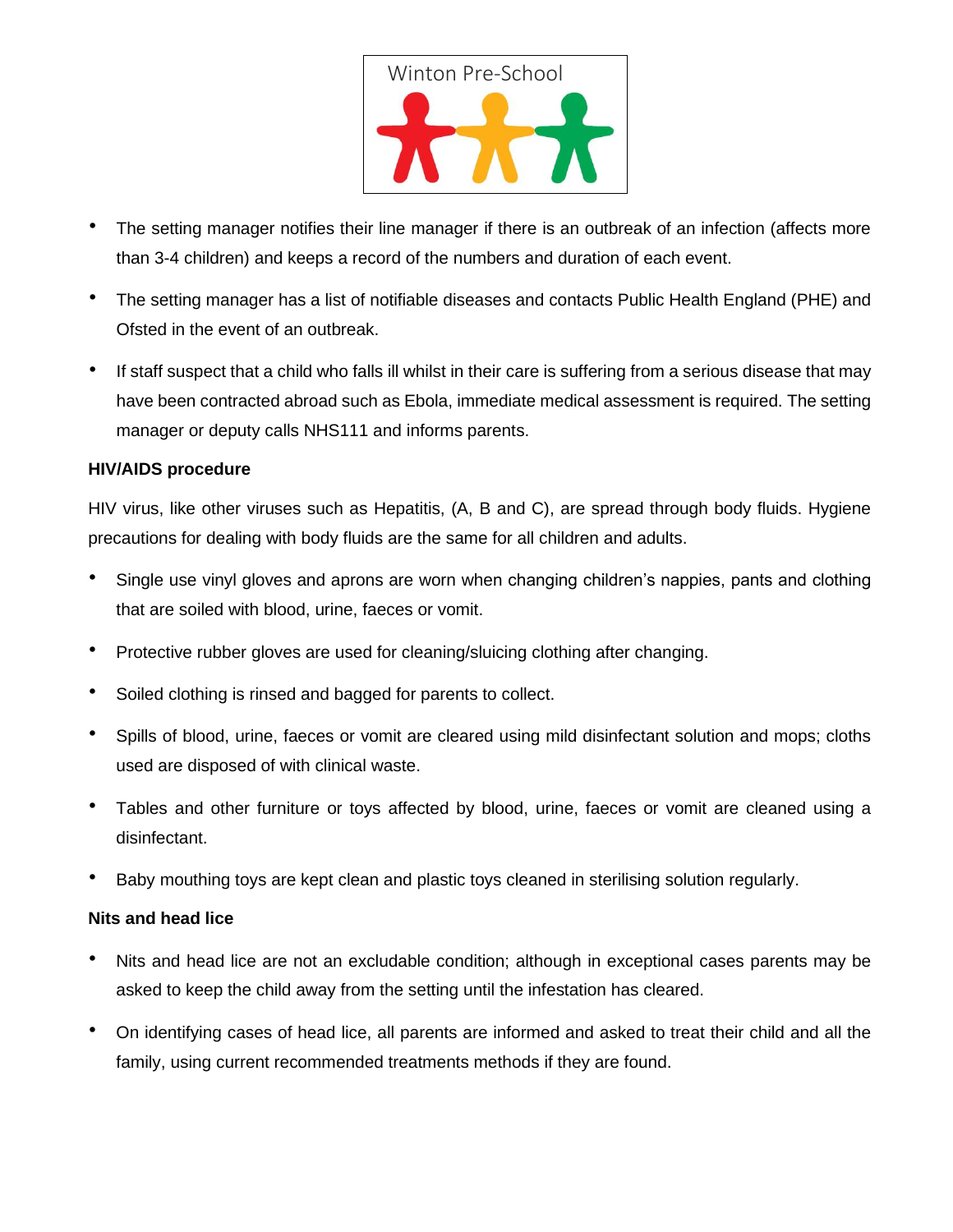

\*Diarrhoea is defined as 3 or more liquid or semi-liquid stools in a 24-hour period. [\(www.gov.uk/government/publications/health-protection-in-schools-and-other-childcare](http://www.gov.uk/government/publications/health-protection-in-schools-and-other-childcare-facilities/chapter-9-managing-specific-infectious-diseases#diarrhoea-and-vomiting-gastroenteritis)[facilities/chapter-9-managing-specific-infectious-diseases#diarrhoea-and-vomiting-gastroenteritis\)](http://www.gov.uk/government/publications/health-protection-in-schools-and-other-childcare-facilities/chapter-9-managing-specific-infectious-diseases#diarrhoea-and-vomiting-gastroenteritis)

## **\*\*Paracetamol based medicines (e.g. Calpol)**

The use of paracetamol-based medicine may not be agreed in all cases. A setting cannot take bottles of non-prescription medicine from parents to hold on a 'just in case' basis, unless there is an immediate reason for doing so. Settings do not normally keep such medicine on the premises as they are not allowed to 'prescribe'. However, given the risks to very young babies of high temperatures, insurers may allow minor infringement of the regulations as the risk of not administering may be greater. Ofsted is normally in agreement with this. In all cases, parents of children under two years must sign to say they agree to the setting administering paracetamol-based medicine in the case of high temperature on the basis that they are on their way to collect. Such medicine should never be used to reduce temperature so that a child can stay in the care of the setting for a normal day. The use of emergency medicine does not apply to children over 2 years old. A child over two who is not well, and has a temperature, must be kept cool and the parents asked to collect straight away.

*Whilst the brand name Calpol is referenced, there are other products which are paracetamol or Ibuprofen based pain and fever relief such as Nurofen for children over 3 months.* 

### **Further guidance**

Good Practice in Early Years Infection Control (Pre-school Learning Alliance 2009)

Medication Administration Record (Early Years Alliance 2019)

Guidance on infection control in schools and other childcare settings (Public Health Agency) [https://www.publichealth.hscni.net/sites/default/files/Guidance\\_on\\_infection\\_control\\_in%20schools\\_pos](https://www.publichealth.hscni.net/sites/default/files/Guidance_on_infection_control_in%20schools_poster.pdf) [ter.pdf\\*](https://www.publichealth.hscni.net/sites/default/files/Guidance_on_infection_control_in%20schools_poster.pdf)Diarrhoea is defined as 3 or more liquid or semi-liquid stools in a 24-hour period. [\(www.gov.uk/government/publications/health-protection-in-schools-and-other-childcare](http://www.gov.uk/government/publications/health-protection-in-schools-and-other-childcare-facilities/chapter-9-managing-specific-infectious-diseases#diarrhoea-and-vomiting-gastroenteritis)[facilities/chapter-9-managing-specific-infectious-diseases#diarrhoea-and-vomiting-gastroenteritis\)](http://www.gov.uk/government/publications/health-protection-in-schools-and-other-childcare-facilities/chapter-9-managing-specific-infectious-diseases#diarrhoea-and-vomiting-gastroenteritis)

**\*\*Paracetamol based medicines (e.g. Calpol)**